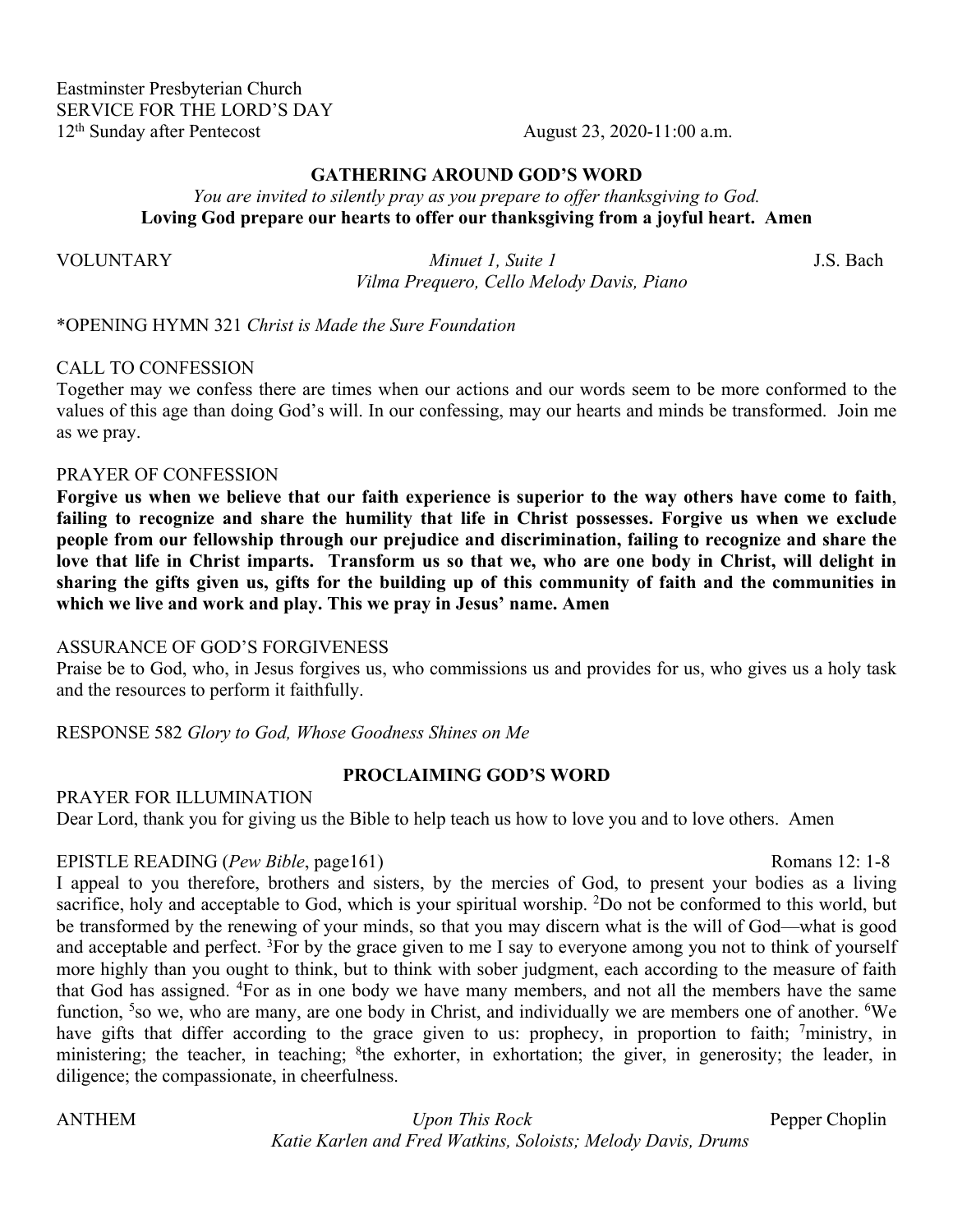## NEW TESTAMENT READING (*Pew Bible*, page 18) Matthew 16: 13-20

<sup>13</sup>Now when Jesus came into the district of Caesarea Philippi, he asked his disciples, "Who do people say that the Son of Man is?"<sup>14</sup>And they said, "Some say John the Baptist, but others Elijah, and still others Jeremiah or one of the prophets." <sup>15</sup>He said to them, "But who do you say that I am?" <sup>16</sup>Simon Peter answered, "You are the Messiah, the Son of the living God." <sup>17</sup>And Jesus answered him, "Blessed are you, Simon son of Jonah! For flesh and blood has not revealed this to you, but my Father in heaven. <sup>18</sup>And I tell you, you are Peter, and on this rock I will build my church, and the gates of Hades will not prevail against it. <sup>19</sup>I will give you the keys of the kingdom of heaven, and whatever you bind on earth will be bound in heaven, and whatever you loose on earth will be loosed in heaven." <sup>20</sup>Then he sternly ordered the disciples not to tell anyone that he was the Messiah.

**\***HYMN 353 *My Hope is Built*

#### **RESPONDING TO GOD'S WORD**

\*AFFIRMATION OF FAITH inspired by 1 John

# **We believe in God the Father, who reveals his love to us in Christ. We believe in God the Son, who pours out God's Holy Spirit on us. We believe in the Holy Spirit, who teaches us God's truth. We believe in one God: Father, Son, and Holy Spirit. Amen.**

## PRAYERS OF THE CHURCH AND THE LORD'S PRAYER

God of hope, we pray for ourselves. We pray for our friends and families; we pray for our communities; we pray for our country. We pray that the rhetoric of division that surrounds us will not claim us. But we feel it God. We really feel it. So many are angry with, and suspicious of, each other. Deep down, we are afraid. In the face of all the yelling and sniping and sneering, we appeal to you, God who can calm the storm, asking for strength and grace and courage. Call to our hearts. Beckon to our better angels. Hold healthy alternatives before us. Every day. Send your spirit of love and justice and peace to us. Every day. We pray for those who are sick. We pray for those who are worried and tired. We pray that your healing powers would descend on those who struggle like cool rain. We pray that your strength would fill people's wounded spirts and lift them like eagles on the wing. Please, Holy One, stand alongside those who grieve the loss of a loved one. Surround them with friendship and deep compassion. Be as real to us as a big old oak tree—that holds a body easily when you lean against it. We pray for our schools, for teachers, principals, school nurses, students, and parents. These people are working tirelessly figuring out how to make school happen in safe, supportive, and creative ways. Guide and sustain those planning for school. Give us patience. Pinch out the fuse on our tempers. Do not let our rage get the better of us. This is an imperfect time, God. It is a messy time. It is a chaotic time. Help us to see beyond our long list of frustrations to… YOU. Give us comfort in the beauty of the world. Give us perspective in the grace of the arts. Give us joy in the gift of dear friends. Give us glimpses of YOU… And in spotting you… Help us to find clear wisdom and hope for the living of these days. All this we pray, mingling our voices with the voice of Jesus, who prayed with steady trust, saying**…Our Father, who art in heaven, hallowed be thy name. Thy kingdom come, Thy will be done, on earth as it is in heaven. Give us this day our daily bread; and forgive us our debts, as we forgive our debtors; and lead us not into temptation but deliver us from evil. For thine is the kingdom and the power and the glory, forever. Amen.** 

## OFFERTORY SENTENCE

The gospel of Matthew tells us whatever we bind on earth will be bound in heaven, and whatever we loose on earth will be loosed in heaven. May we offer the many gifts we have received, returning them for God's purposes.

OFFERTORY *Many Gifts* Allen Pote *Sanctuary Choir* 

SERMON Sherry Holloman